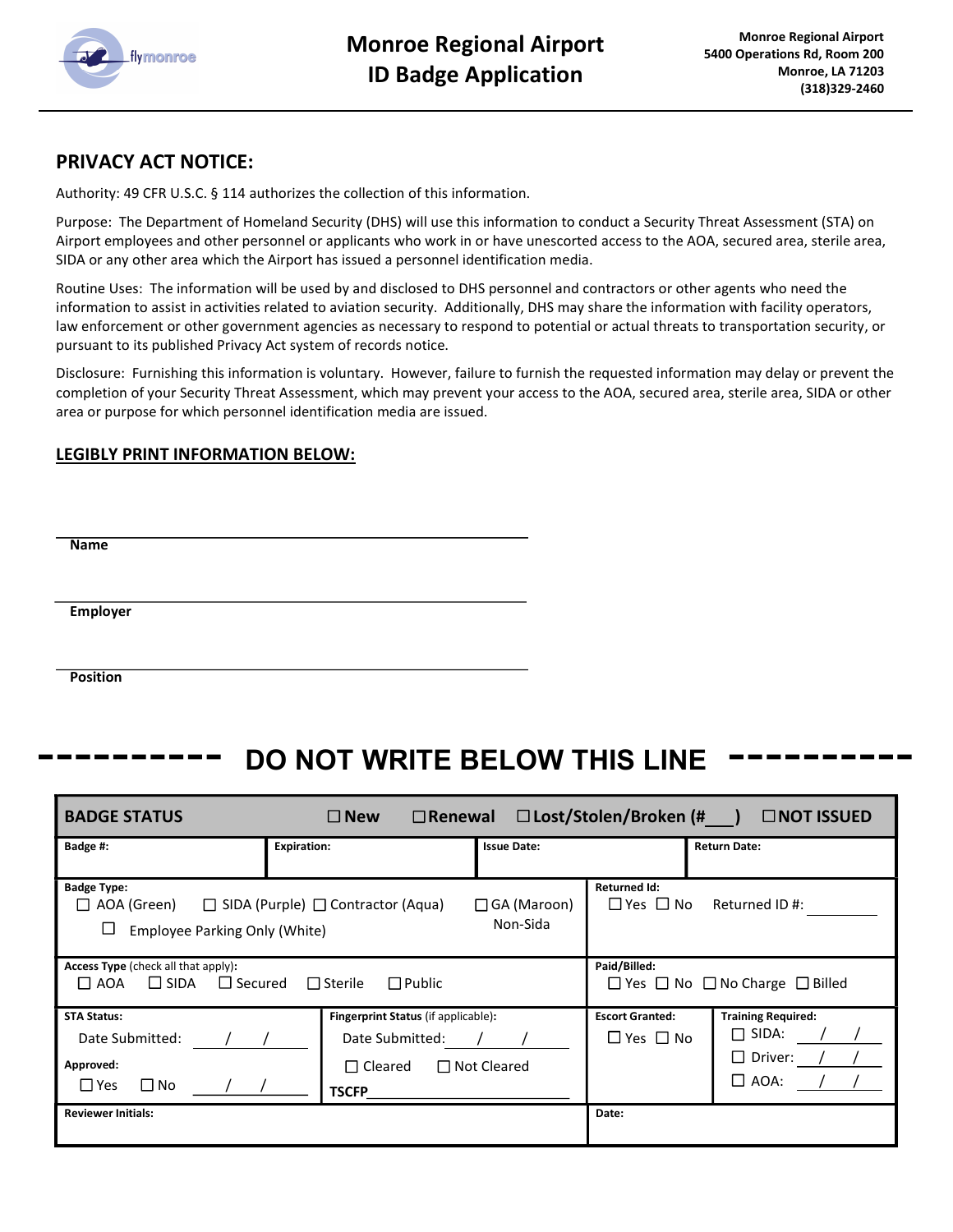Pursuant to Federal Aviation Regulation 1542.209, to qualify for an Airport ID access card, the applicant must meet the following criteria:

- Complete the Monroe Regional Airport ID Card application.
- Pay all applicable application fees (ID, CHRC, Lost ID, etc.).
- Present a primary AND secondary of the following forms of ID:

- o U.S. State Driver's License
	- o Social Security Card

Secondary:

- o Original or Certified copy of original birth certificate with seal
- o Naturalization Certificate
- o Concealed Weapon Permit o Federal ID Card

o Passport

Primary:

o Original Birth Certificate with visible seal accompanied by a picture ID.

o Government Issued ID Card

- o Alien Registration, Refugee Travel Document and Reentry Permit must be accompanied by Employment Authorization document.
- o Photo ID Card issued by applicants employer
- o Social Services ID Card
- o Voter's Registration Card
- o Temporary Driver's License issued by another State Government
- o Temporary ID Card issued by U.S. Government
- o Other non-photo government issued ID Cards. (FAA Certificates, License, Permits, etc.)

### If the applicant has been convicted or found not guilty by reason of insanity of any of the following criminal offenses within the last 10 years, the applicant will be disqualified from obtaining an Airport ID card.

## Disqualifying Offenses:

- 1. Forgery of certificates, false marking of aircraft, and other aircraft registration violation; 49 U.S.C. 46306.
- 2. Interference with air navigation; 49 U.S.C. 46308.
- 3. Improper transportation of a hazardous material; 49 U.S.C. 46312.
- 4. Aircraft piracy; 49 U.S.C. 46502.
- 5. Interference with flight crew members or flight attendants; 49 U.S.C. 46504.
- 6. Commission of certain crimes aboard aircraft in flight; 49 U.S.C. 46506.
- 7. Carrying a weapon or explosive aboard aircraft; 49 U.S.C. 46505.
- 8. Conveying false information and threats; 49 U.S.C. 46507.
- 9. Aircraft piracy outside the special aircraft jurisdiction of the United States; 49 U.S.C. 46502(b).
- 10. Lighting violations involving transporting controlled substances; 49 U.S.C. 46315.
- 11. Unlawful entry into an aircraft or airport area that serves air carriers or foreign air carriers contrary to established security requirements; 49 U.S.C. 46314.
- 12. Destruction of an aircraft or aircraft facility; 18 U.S.C. 32.
- 13. Murder.
- 14. Assault with intent to murder.
- 15. Espionage.
- 16. Sedition.
- 17. Kidnapping or hostage taking.
- 18. Treason.
- 19. Rape or aggravated sexual abuse.
- 20. Unlawful possession, use, sale, distribution, or manufacture of an explosive or weapon.
- 21. Extortion.
- 22. Armed or felony unarmed robbery.
- 23. Distribution of, or intent to distribute, a controlled substance.
- 24. Felony arson.
- 25. Felony involving a threat.
- 26. Felony involving
	- a. Willful destruction of property;
	- b. Importation or manufacture of a controlled substance;
	- c. Burglary;
	- d. Theft;
	- e. Dishonesty, fraud, or misrepresentation;
	- f. Possession or distribution of stolen property;
	- g. Aggravated assault;
	- h. Bribery; or
	- i. Illegal possession of a controlled substance punishable by a maximum term of imprisonment of more than 1 year.
- 27. Violence at international airports; 18 U.S.C. 37.
- 28. Conspiracy or attempt to commit any of the criminal acts listed in this section.

"I have read and understand the requirements for obtaining an Airport ID card. I also understand that prior to the issuance of an Airport ID card, an access investigation shall be conducted which may include a fingerprint Criminal History Records Check and Security Threat Assessment. I understand the Monroe Regional Airport along with the Monroe Police Department or the City of Monroe reserves the right to revoke the authorization of individuals with security identification badges where such actions are determined to be in the best interest of Airport Security.

I swear and affirm that within the last ten years, I have not been convicted or found not guilty by reason of insanity for any of the disqualifying offenses. I also understand that under Federal Regulations 49 CFR 1542.209 (l), I must inform the Monroe Regional Airport within 24 hours if I am convicted or found not guilty by reason of insanity of any of the above criminal offenses while I have unescorted access authority."

| Signature: | Date: |
|------------|-------|
| ___        |       |